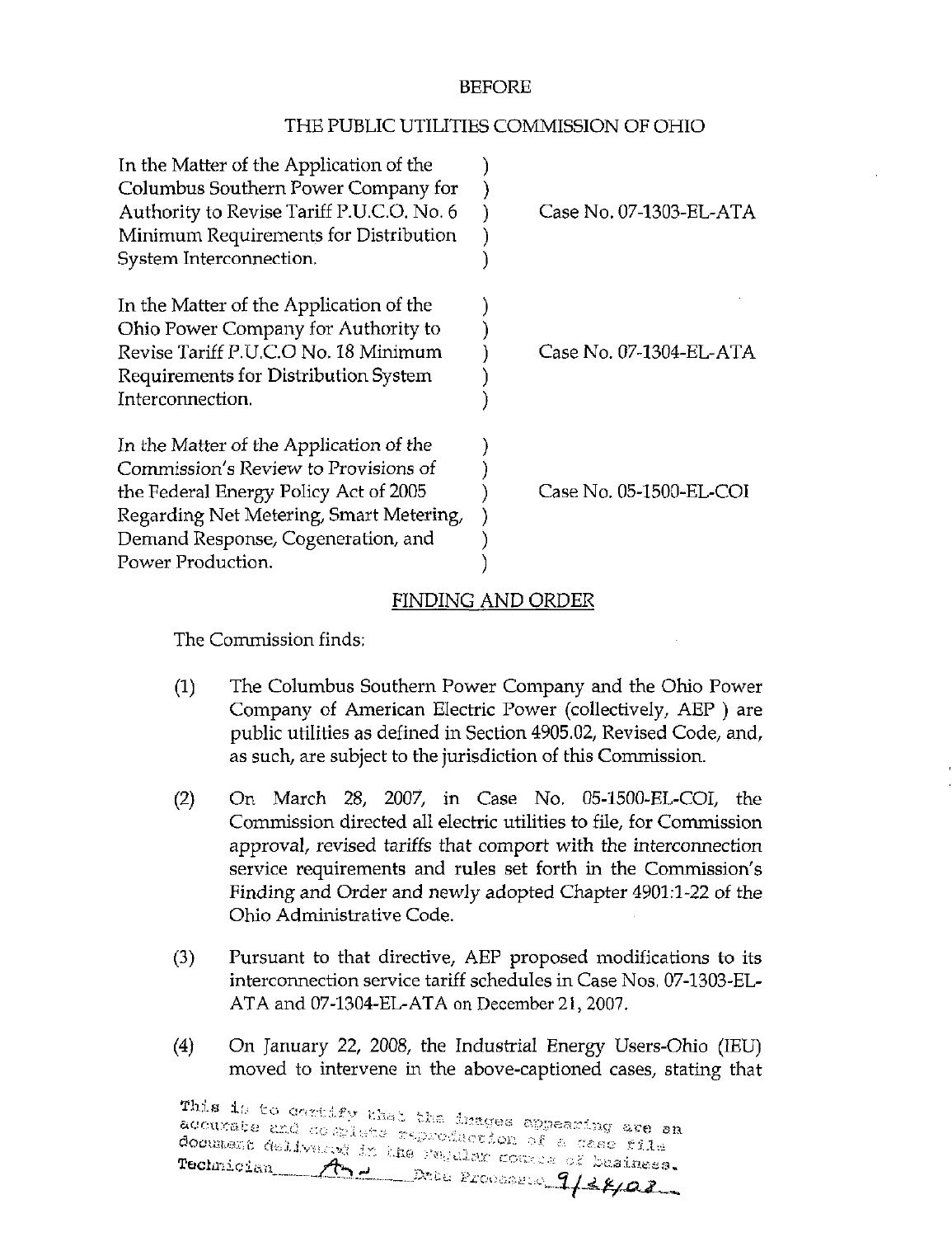lEU's members have a direct interest in modifications to AEP's standby service tariffs.

- (5) On February 13, 2008, the Office of the Ohio Consumers' Counsel (OCC) moved to intervene, convene a technical conference or workshops, and amend AEP's applications.<sup>1</sup> OCC argues that the tariffs should contain standards for interconnection that are lawful and reasonable, and that the tariffs should be limited to assessing costs that are also lawful and reasonable.
- (6) AEP filed a memorandum contra OCC's motion to amend the applications on March 3, 2008, and OCC replied on March 13, 2008.
- (7) Subsequently, on September 15, 2008, AEP filed revised interconnection tariffs.
- (8) Through their motions, lEU and OCC have both set forth reasonable grounds to intervene. Accordingly, the Commission finds that lEU's and OCC's motions for intervention should be granted.
- (9) With respect to OCC's motion to amend the tariffs, the Commission notes that OCC's motion is similar to one filed in Case No. 05-1500-EL-COI. As indicated in an entry issued on March 17, 2008 in that proceeding addressing OCC's motion, the intent of Rule 4901-1-06, Ohio Administrative Code, is to allow the Commission to authorize the amendment of any application by the applicant upon the Commission's own motion or upon the motion of any party for good cause shown. Allowing one party to move to amend the application of another party would foster retaliatory pleadings that would obstruct Commission proceedings. If a party believes that proposed tariffs violate a statute, rule, or order, a party should object to the filing and/or file comments. Accordingly, we will consider OCC's motion to amend to be an objection to the filing and comments thereto.
- (10) With respect to OCC's request for a technical conference or workshops, as indicated by OCC in its motion, the Commission has undertaken a substantial investigation into these issues in

<sup>&</sup>lt;sup>1</sup> OCC previously moved to intervene in Case No. 05-1500-EL-COI on December 23, 2005.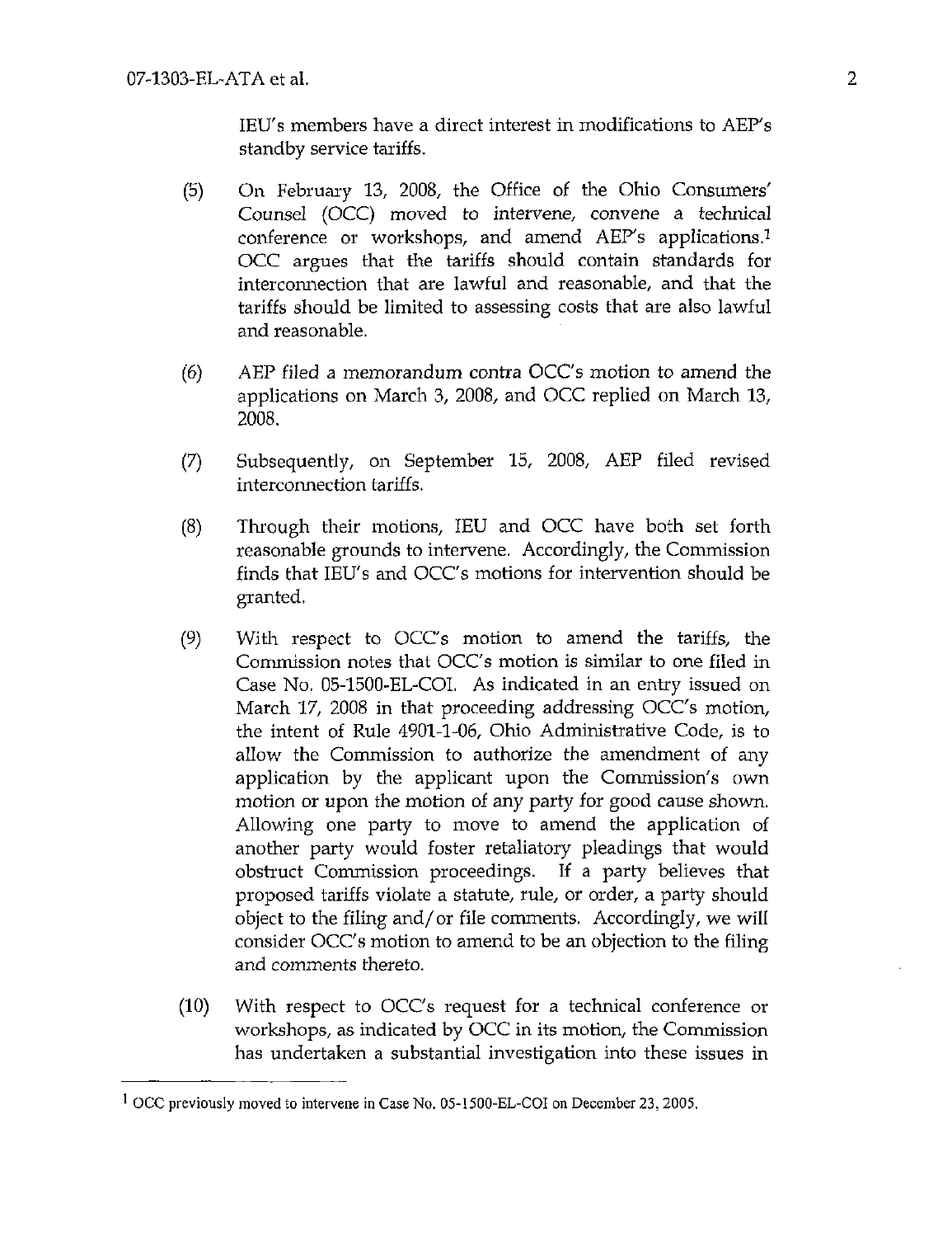Case No. 05-1500-EL-COI, including holding technical conferences and workshops, reviewing comments and a staff report, and issuing a finding and order and multiple entries on rehearing that specifically address interconnection issues. Further, the applications have been filed pursuant to Section 4909.18, Revised Code, and the Commission finds, as AEP alleges, that they are not for an increase in any rate, joint rate, toll, classification, charge or rental and do not appear to be unjust or unreasonable and should be approved. Therefore, the Commission finds that it is unnecessary to hold additional technical conferences or workshops, or a hearing in this matter.

(11) The Commission has reviewed AEP's revised applications to modify their interconnection service tariff schedules and the comments received by lEU and OCC, as well as those filed in Case No. 05-1500-EL-COI, and finds that the modified tariff provisions, as filed on September 15, 2008, are not for an increase in any rate and do not appear to be unjust and unreasonable. Therefore, we determine that the applications should be approved.

It is, therefore,

ORDERED, That lEU's and OCC's motions to intervene are granted, ft is, further,

ORDERED, That the applications of AEP are approved. It is, further,

ORDERED, That AEP is authorized to file in final form five complete copies of its tariffs consistent with this Finding and Order. Each company shall file one copy in each of its TRF dockets (Case No. 89-6003-EL-TRF for Columbus Southern Power and 89-6007-EL-TRF for Ohio Power Company), and one copy in each of the instant case dockets. The remaining two copies shall be designated for distribution to the Rates and Tariffs, Energy and Water Division of the Commission's Utilities Department. It is, further,

ORDERED, That the effective date of the new tariffs shall be a date not earlier than both the date of this Finding and Order and the date upon which five complete copies of final tariffs are filed with the Commission. It is, further,

ORDERED, That AEP shall notify all affected customers via a bill message, via a bill insert, or via a separate mailing within 30 days of the effective date of the tariffs. A copy of the customer notices shall be submitted to the Commission's Service Monitoring and Enforcement Department, Reliability and Service Analysis Division, at least 10 days prior to its distribution to customers. It is, further.